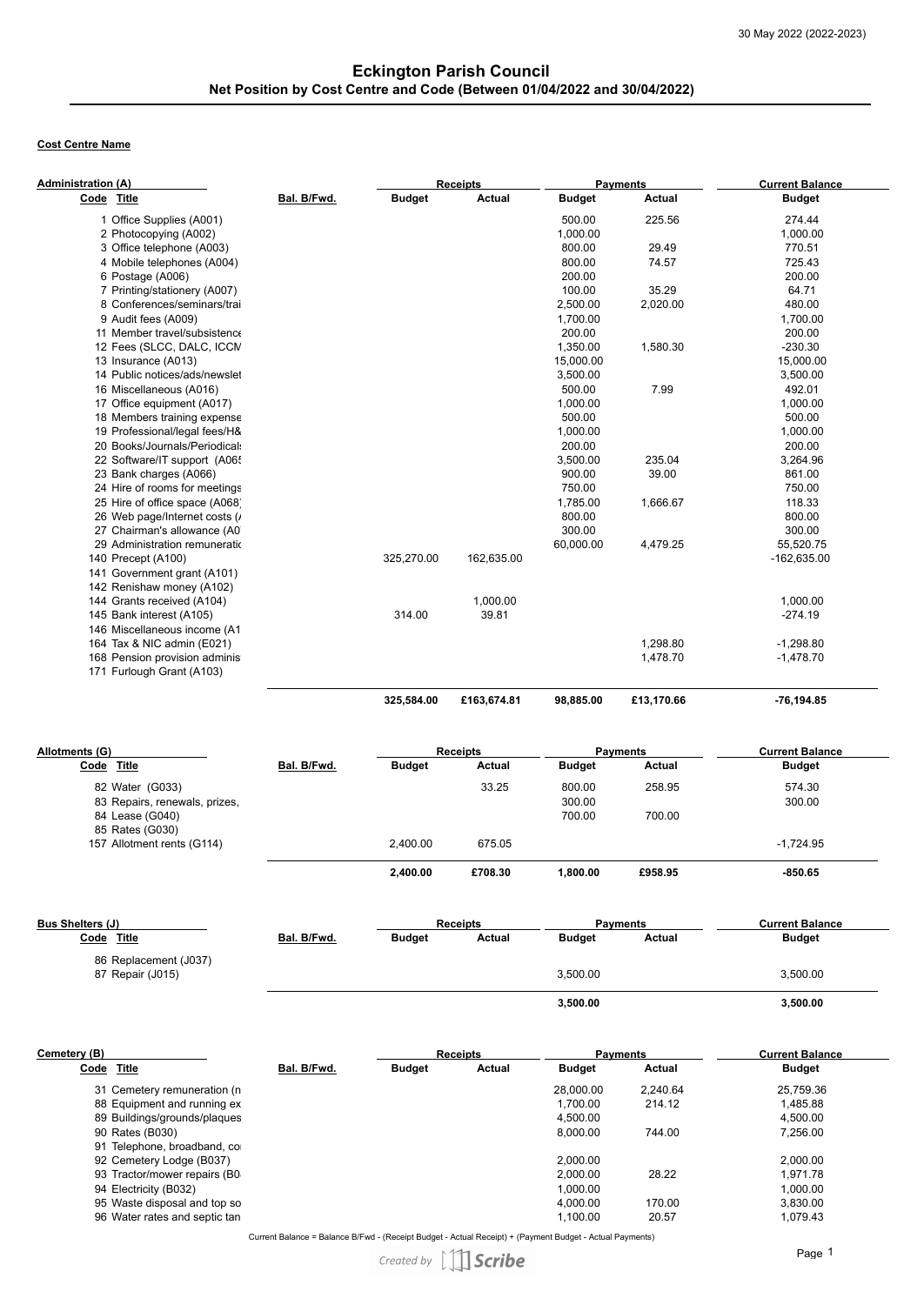# **Eckington Parish Council Net Position by Cost Centre and Code (Between 01/04/2022 and 30/04/2022)**

**Cost Centre Name**

|                               | 75,000,00 | £11.165.84 | 56.300.00 | £5,259.91 | -12.794.07  |
|-------------------------------|-----------|------------|-----------|-----------|-------------|
| 167 Pension provision cemeter |           |            |           | 693.17    | $-693.17$   |
| 163 Tax & NIC cemetery (E021  |           |            |           | 219.19    | $-219.19$   |
| 160 Memorial fees (B116)      | 6.000.00  | 739.44     |           |           | $-5.260.56$ |
| 159 Plaques, benches and bur  | 1.000.00  | 250.00     |           |           | -750.00     |
| 158 Burial fees (B115)        | 68.000.00 | 10.176.40  |           |           | -57.823.60  |
| 98 Fuel (B080)                |           |            | 1.000.00  |           | 1.000.00    |
| 97 Grave digging fees (B041)  |           |            | 3.000.00  | 930.00    | 2.070.00    |
| <b>VEIILE NAILE</b>           |           |            |           |           |             |

| Civic Centre (H)               |             |               | <b>Receipts</b> |               | <b>Payments</b> | <b>Current Balance</b> |
|--------------------------------|-------------|---------------|-----------------|---------------|-----------------|------------------------|
| Code<br>Title                  | Bal. B/Fwd. | <b>Budget</b> | Actual          | <b>Budget</b> | <b>Actual</b>   | <b>Budget</b>          |
| 30 Civic remuneration (net) (F |             |               |                 | 40,000.00     | 4,259.64        | 35,740.36              |
| 33 Tax & NIC Civic Centre (E)  |             |               |                 | 32,000.00     | 709.57          | 31,290.43              |
| 35 Pension provision Civic Ce  |             |               |                 | 29,000.00     | 454.49          | 28,545.51              |
| 45 Business Rates (H030)       |             |               |                 | 9,000.00      | 1,009.19        | 7,990.81               |
| 46 Gas (H031)                  |             |               |                 | 5,200.00      |                 | 5,200.00               |
| 47 Electricity (H032)          |             |               |                 | 5,000.00      |                 | 5,000.00               |
| 48 Water/sewerage (H033)       |             |               |                 | 2,000.00      |                 | 2,000.00               |
| 49 Refuse collection/disposal  |             |               |                 | 2,900.00      | 1,694.42        | 1,205.58               |
| 50 Security systems (H035)     |             |               |                 | 365.00        | 21.95           | 343.05                 |
| 51 Food (H078)                 |             |               | 3,068.33        | 51,000.00     | 984.78          | 53,083.55              |
| 53 Cleaning materials (H036    |             |               |                 | 1,000.00      | 46.50           | 953.50                 |
| 54 New furniture/equipment (   |             |               |                 | 2,000.00      | 35.99           | 1,964.01               |
| 55 Replacement equipment (I)   |             |               |                 | 6,000.00      |                 | 6,000.00               |
| 56 Repairs and renewals (H0    |             |               |                 | 3,000.00      |                 | 3,000.00               |
| 57 Entertainment/acts & PPL    |             |               |                 | 8,000.00      | 30.00           | 7,970.00               |
| 58 Marketing (H016P)           |             |               |                 |               |                 |                        |
| 59 Miscellaneous (H016M)       |             |               |                 | 2,000.00      | 81.65           | 1,918.35               |
| 60 Safety checks (H074)        |             |               |                 | 1,500.00      | 115.00          | 1,385.00               |
| 61 Stock check (H082)          |             |               |                 | 450.00        |                 | 450.00                 |
| 62 Tableware/decorations (H(   |             |               |                 | 1,000.00      | 417.74          | 582.26                 |
| 148 Operational income (H107   |             | 120,000.00    | 1,666.67        |               |                 | $-118,333.33$          |
| 149 Booking fees (H108)        |             | 15,000.00     | 933.69          |               |                 | $-14,066.31$           |
| 150 Solar panel income (H109   |             | 2,000.00      |                 |               |                 | $-2,000.00$            |
| 170 Bar (H078)                 |             |               | 4,233.24        |               | 1,181.03        | 3,052.21               |
|                                |             | 137,000.00    | £9,901.93       | 201,415.00    | £11,041.95      | 63,274.98              |

| Contingency Reserves (Y)       |             |               | <b>Receipts</b> |               | <b>Payments</b> | <b>Current Balance</b> |  |
|--------------------------------|-------------|---------------|-----------------|---------------|-----------------|------------------------|--|
| Code Title                     | Bal. B/Fwd. | <b>Budget</b> | Actual          | <b>Budget</b> | Actual          | <b>Budget</b>          |  |
| 133 Building repairs fund (Y05 |             |               |                 | 10.000.00     |                 | 10.000.00              |  |
| 134 Cemetery reserves fund ()  |             |               |                 | 5,000.00      |                 | 5.000.00               |  |
| 135 Vehicle replacement fund   |             |               |                 | 2,000.00      |                 | 2,000.00               |  |
| 136 Election fees reserve fund |             |               |                 |               |                 |                        |  |
| 137 Building/land fund (Y085)  |             |               |                 |               |                 |                        |  |
| 138 Play equipment fund (Y08)  |             |               |                 | 40.000.00     |                 | 40.000.00              |  |
| 139 Insurance reserve fund (Y) |             |               |                 |               |                 |                        |  |
|                                |             |               |                 | 57,000.00     |                 | 57.000.00              |  |

| Employment (E)                |             |               | <b>Receipts</b> |               | <b>Payments</b> | <b>Current Balance</b> |  |
|-------------------------------|-------------|---------------|-----------------|---------------|-----------------|------------------------|--|
| Code Title                    | Bal. B/Fwd. | <b>Budget</b> | Actual          | <b>Budget</b> | Actual          | <b>Budget</b>          |  |
| 32 Handyman remuneration (    |             |               |                 | 15.000.00     | 653.18          | 14,346.82              |  |
| 34 Union subs/misc (deducte   |             |               |                 |               | 32.50           | $-32.50$               |  |
| 36 Training/team building (E0 |             |               |                 |               |                 |                        |  |
| 37 H&S advice (E024) use A(   |             |               |                 |               |                 |                        |  |
| 38 Caretaker/keyholder (E02   |             |               |                 |               |                 |                        |  |
| 39 Safety clothing/equipment  |             |               |                 |               | 7.76            | $-7.76$                |  |
| 165 Tax & NIC Handyman (E0:   |             |               |                 |               |                 |                        |  |
| 166 Tax & NIC from 2019/2020  |             |               |                 |               |                 |                        |  |
| 169 Pension provision Handyn  |             |               |                 |               | 9.71            | $-9.71$                |  |
|                               |             |               |                 | 15,000,00     | £703.15         | 14.296.85              |  |

| <b>Environment Matters (N)</b> |  |
|--------------------------------|--|
| Code Title                     |  |

**Bal. B/Fwd. Receipts Payments Current Balance Budget Actual Budget Actual Budget**

Current Balance = Balance B/Fwd - (Receipt Budget - Actual Receipt) + (Payment Budget - Actual Payments)

Created by  $\iiint$  Scribe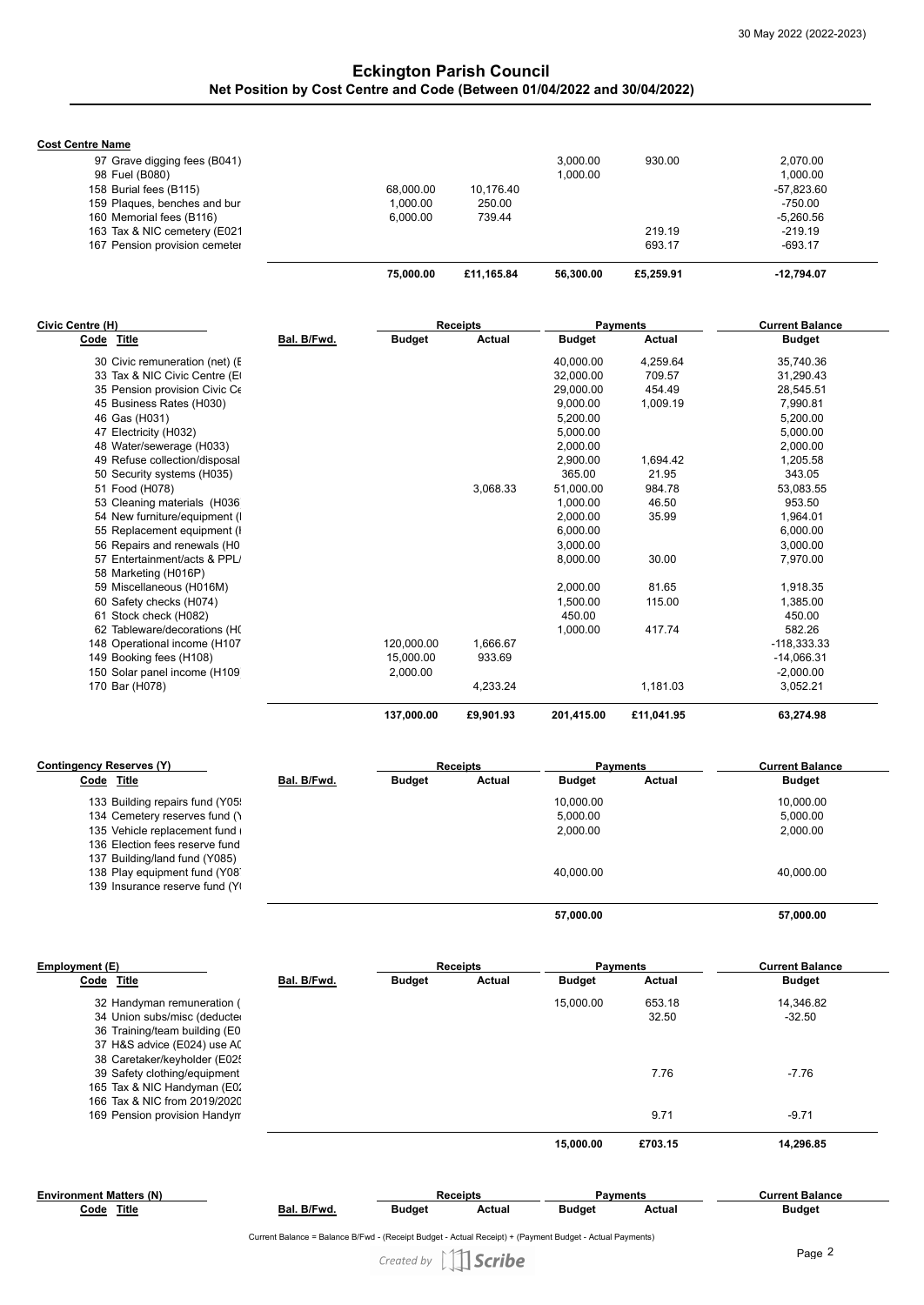# **Eckington Parish Council Net Position by Cost Centre and Code (Between 01/04/2022 and 30/04/2022)**

| <b>Cost Centre Name</b><br>119 Dog bins, grit bins and salt<br>120 Hanging baskets (& post s<br>121 Tree surveying and surger<br>122 Street benches (not cemet<br>123 Equipment (N037)                                                                          |             |                                            | 5,500.00<br>780.61<br>4,000.00<br>650.00<br>3,000.00<br>2,000.00<br>200.00 | 4,719.39<br>3,350.00<br>3,000.00<br>2,000.00<br>200.00 |
|-----------------------------------------------------------------------------------------------------------------------------------------------------------------------------------------------------------------------------------------------------------------|-------------|--------------------------------------------|----------------------------------------------------------------------------|--------------------------------------------------------|
| 124 Public notices/posters/mis                                                                                                                                                                                                                                  |             |                                            | 200.00                                                                     | 200.00                                                 |
|                                                                                                                                                                                                                                                                 |             |                                            | 14,900.00<br>£1,430.61                                                     | 13,469.39                                              |
|                                                                                                                                                                                                                                                                 |             |                                            |                                                                            |                                                        |
| General (X)<br>Code Title                                                                                                                                                                                                                                       | Bal. B/Fwd. | <b>Receipts</b><br>Budget<br><b>Actual</b> | <b>Payments</b><br><b>Budget</b><br>Actual                                 | <b>Current Balance</b><br><b>Budget</b>                |
|                                                                                                                                                                                                                                                                 |             |                                            |                                                                            |                                                        |
| 126 Safety clothing/equipment<br>129 Larger s137 grants (X076)<br>131 Contingency (X088)                                                                                                                                                                        |             |                                            | 500.00<br>5,000.00<br>612.00                                               | 500.00<br>5,000.00<br>612.00                           |
|                                                                                                                                                                                                                                                                 |             |                                            | 6,112.00                                                                   | 6,112.00                                               |
|                                                                                                                                                                                                                                                                 |             |                                            |                                                                            |                                                        |
| <b>Grants and Donations (Z)</b><br>Code Title                                                                                                                                                                                                                   | Bal. B/Fwd. | <b>Receipts</b><br><b>Budget</b><br>Actual | <b>Payments</b><br><b>Budget</b><br>Actual                                 | <b>Current Balance</b><br><b>Budget</b>                |
| 125 Grants and donations und                                                                                                                                                                                                                                    |             |                                            | 2,500.00                                                                   | 2,500.00                                               |
|                                                                                                                                                                                                                                                                 |             |                                            | 2,500.00                                                                   | 2,500.00                                               |
|                                                                                                                                                                                                                                                                 |             |                                            |                                                                            |                                                        |
| Market (W)                                                                                                                                                                                                                                                      |             | <b>Receipts</b>                            | <b>Payments</b>                                                            | <b>Current Balance</b>                                 |
| Code Title                                                                                                                                                                                                                                                      | Bal. B/Fwd. | <b>Budget</b><br>Actual                    | <b>Budget</b><br>Actual                                                    | <b>Budget</b>                                          |
| 99 Market expenses (incl sun<br>100 Christmas market/summer                                                                                                                                                                                                     |             |                                            | 1,000.00<br>1,000.00                                                       | 1,000.00<br>1,000.00                                   |
|                                                                                                                                                                                                                                                                 |             |                                            | 2,000.00                                                                   | 2,000.00                                               |
| Marsh Lane Community Hall (L)                                                                                                                                                                                                                                   |             | <b>Receipts</b>                            | <b>Payments</b>                                                            | <b>Current Balance</b>                                 |
| Code Title                                                                                                                                                                                                                                                      | Bal. B/Fwd. | <b>Budget</b><br>Actual                    | <b>Budget</b><br>Actual                                                    | Budget                                                 |
| 63 General (L015)<br>64 Insurance (L013)<br>65 Gas (L031)<br>66 Electricity (L032)<br>67 Water/sewerage (L033)<br>68 Refuse collection/disposal<br>69 Security systems (L035)<br>70 Telephone (L044)<br>71 Cleaning materials (L036)<br>72 New equipment (L037) |             |                                            | 540.00<br>4,000.00                                                         | 540.00<br>4,000.00                                     |
| 73 Repairs and renewals (L0<br>74 Gas refund from MLCH (L)                                                                                                                                                                                                      |             |                                            |                                                                            |                                                        |
|                                                                                                                                                                                                                                                                 |             |                                            | 4,540.00                                                                   | 4,540.00                                               |
| Playing Fields (R)                                                                                                                                                                                                                                              |             | <b>Receipts</b>                            | <b>Payments</b>                                                            | <b>Current Balance</b>                                 |
| Code Title                                                                                                                                                                                                                                                      | Bal. B/Fwd. | <b>Budget</b><br>Actual                    | <b>Budget</b><br>Actual                                                    | Budget                                                 |
| 103 Repairs and renewals (R0<br>104 Contractors/hire fees (R04<br>105 Play equip (incl inspection<br>106 Miscellaneous (R040)                                                                                                                                   |             |                                            | 5,000.00<br>29,000.00<br>30,000.00                                         | 5,000.00<br>29,000.00<br>30,000.00                     |
| 107 Lease of playgrounds (R0                                                                                                                                                                                                                                    |             |                                            | 38.00<br>1.00                                                              | 37.00                                                  |
|                                                                                                                                                                                                                                                                 |             |                                            | £1.00<br>64,038.00                                                         | 64,037.00                                              |
| <b>Property Repairs (S)</b>                                                                                                                                                                                                                                     |             | <b>Receipts</b>                            | <b>Payments</b>                                                            | <b>Current Balance</b>                                 |
| Code Title                                                                                                                                                                                                                                                      | Bal. B/Fwd. | <b>Budget</b><br>Actual                    | <b>Budget</b><br>Actual                                                    | <b>Budget</b>                                          |

101 Repairs, renewals, painting

Current Balance = Balance B/Fwd - (Receipt Budget - Actual Receipt) + (Payment Budget - Actual Payments)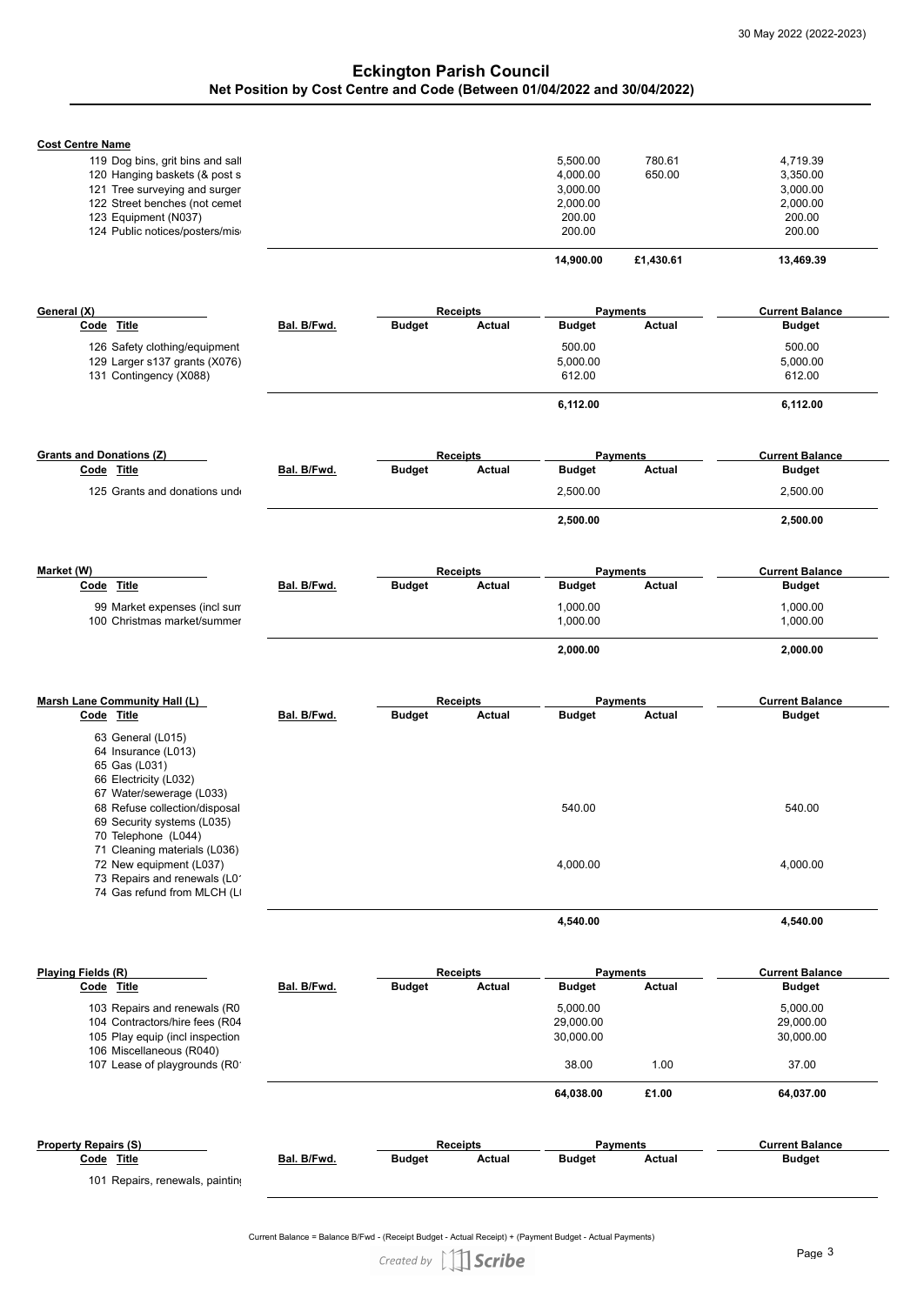# **Cost Centre Name**

| Renishaw & Spinkhill Community Hall (F                          |             |               | <b>Receipts</b> | <b>Payments</b> |               | <b>Current Balance</b> |
|-----------------------------------------------------------------|-------------|---------------|-----------------|-----------------|---------------|------------------------|
| Code Title                                                      | Bal. B/Fwd. | <b>Budget</b> | Actual          | <b>Budget</b>   | Actual        | <b>Budget</b>          |
| 75 General (including rates) (                                  |             |               |                 | 1,000.00        | 25.08         | 974.92                 |
| 76 Repairs and renewals (F0                                     |             |               |                 | 3,000.00        |               | 3,000.00               |
| 77 Gas (F031)                                                   |             |               |                 |                 | 255.68        | $-255.68$              |
| 78 Electricity (F032)                                           |             |               |                 |                 | 171.63        | $-171.63$              |
| 79 Water/sewerage (F033)                                        |             |               |                 |                 |               |                        |
| 80 Refuse collection/disposal                                   |             |               |                 | 1,100.00        |               | 1,100.00               |
| 81 Money paid in from hall hir                                  |             |               | 2,852.50        |                 |               | 2,852.50               |
|                                                                 |             |               | £2,852.50       | 5,100.00        | £452.39       | 7,500.11               |
| Renishaw Playing Field and Pavilion (P)                         |             |               | <b>Receipts</b> | <b>Payments</b> |               | <b>Current Balance</b> |
| Code Title                                                      | Bal. B/Fwd. | Budget        | Actual          | <b>Budget</b>   | Actual        | <b>Budget</b>          |
| 112 Repairs, renewals, contrad                                  |             |               |                 | 3,000.00        |               | 3,000.00               |
| 113 Water (P033)                                                |             |               |                 | 400.00          |               | 400.00                 |
| 114 Electricity (P032)                                          |             |               |                 | 170.00          |               | 170.00                 |
|                                                                 |             |               |                 |                 |               |                        |
|                                                                 |             |               |                 | 3,570.00        |               | 3,570.00               |
| Rents (WCOS)                                                    |             |               | <b>Receipts</b> | <b>Payments</b> |               | <b>Current Balance</b> |
| Code Title                                                      | Bal. B/Fwd. | Budget        | Actual          | <b>Budget</b>   | Actual        | <b>Budget</b>          |
| 151 Market rents (W122)                                         |             |               |                 |                 |               |                        |
| 152 Cemetery lodge rent (C12)                                   |             |               |                 |                 |               |                        |
| 154 Property and land (S122)                                    |             | 210.00        |                 |                 |               | $-210.00$              |
|                                                                 |             | 210.00        |                 |                 |               | $-210.00$              |
|                                                                 |             |               |                 |                 |               |                        |
|                                                                 |             |               |                 |                 |               |                        |
| <b>Special Projects (M)</b>                                     |             |               | <b>Receipts</b> | <b>Payments</b> |               | <b>Current Balance</b> |
| Code Title                                                      | Bal. B/Fwd. | Budget        | Actual          | <b>Budget</b>   | Actual        | <b>Budget</b>          |
|                                                                 |             |               |                 |                 |               |                        |
| 109 Cemetery extension (M03)<br>110 Civic Centre refurb costs ( |             |               |                 |                 |               |                        |
|                                                                 |             |               |                 |                 |               |                        |
|                                                                 |             |               |                 |                 |               |                        |
|                                                                 |             |               |                 |                 |               |                        |
|                                                                 |             |               |                 |                 |               |                        |
| Sports Pavilion Changing Rooms (P in in                         |             |               | <b>Receipts</b> | <b>Payments</b> |               | <b>Current Balance</b> |
| Code Title                                                      | Bal. B/Fwd. | <b>Budget</b> | Actual          | <b>Budget</b>   | Actual        | <b>Budget</b>          |
| 155 Booking fees (P112)                                         |             | 320.00        |                 |                 |               | $-320.00$              |
| 156 Electricity meter (P124)                                    |             | 30.00         |                 |                 |               | $-30.00$               |
|                                                                 |             | 350.00        |                 |                 |               | $-350.00$              |
|                                                                 |             |               |                 |                 |               |                        |
|                                                                 |             |               |                 |                 |               |                        |
| <b>VAT</b>                                                      |             |               | <b>Receipts</b> | <b>Payments</b> |               | <b>Current Balance</b> |
| Code Title                                                      | Bal. B/Fwd. | Budget        | Actual          | <b>Budget</b>   | Actual        | <b>Budget</b>          |
|                                                                 |             |               |                 |                 |               |                        |
| <b>161 VAT</b>                                                  |             |               | 3,237.12        |                 |               | 3,237.12               |
|                                                                 |             |               | £3,237.12       |                 |               | 3,237.12               |
|                                                                 |             |               |                 |                 |               |                        |
|                                                                 |             |               |                 |                 |               |                        |
| Vehicles (V)                                                    |             |               | <b>Receipts</b> | <b>Payments</b> |               | <b>Current Balance</b> |
| Code Title                                                      | Bal. B/Fwd. | <b>Budget</b> | Actual          | <b>Budget</b>   | <b>Actual</b> | <b>Budget</b>          |
| 40 Vehicle insurance (V013)                                     |             |               |                 |                 |               |                        |
| 41 RFL (V027)                                                   |             |               |                 | 284.00          |               | 284.00                 |
| 42 Fuel (V028)                                                  |             |               |                 | 2,500.00        | 96.12         | 2,403.88               |
| 43 Maintenance (V015)                                           |             |               |                 | 1,000.00        |               | 1,000.00               |
|                                                                 |             |               |                 |                 |               |                        |
|                                                                 |             |               |                 | 3,784.00        | £96.12        | 3,687.88               |